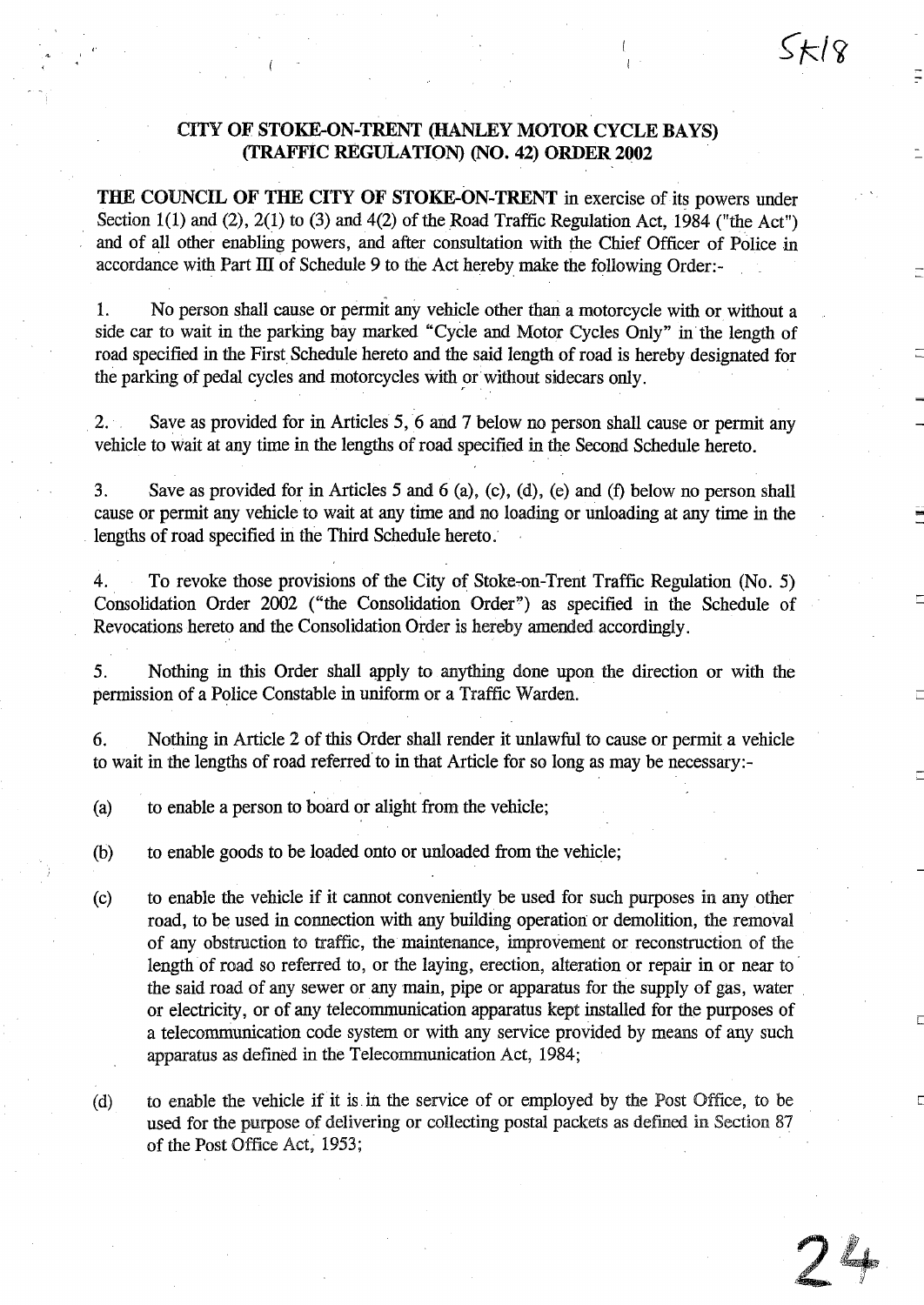- (e) to enable any 'vehicle owned by a funeral director or owner of funeral vehicles to be used as part of a funeral cortege or otherwise in connection with a funeral;
- to enable the vehicle, if it cannot conveniently be used for such purposes in any other  $(f)$ road, to be used in pursuance of statutory powers and duties .

7 . Nothing in Article 2 of this Order shall apply to prevent any disabled person's vehicle as defined in the Local Authorities' Traffic Orders (Exemptions for Disabled Persons) (England) Regulations, 2000 from waiting for a period of 3 hours (not being a period separated by an interval of less than 1 hour from a previous period of waiting by the same vehicle in the same road or part of road on the same day) provided that:-

- a disabled person's badge is displayed in the relevant position on the vehicle,  $(i)$ in accordance with the Disabled Persons (Badges for Motor Vehicles) Regulations, 1999;
- (ii) a parking disc issued by a local authority is displayed in a relevant position on the vehicle and the person in charge of the said vehicle marks on the said parking disc the time at which the period of waiting has begun.

8. The Interpretation Act, 1978 shall apply for the interpretation of this Order as it applies for the interpretation of an Act of Parliament.

9. This Order shall come into operation on the  $10$ th day of  $\cancel{\text{Feb}}\text{ruafy}$  2003 and may be cited as "City of Stoke-on-Trent (Hanley Motor Cycle,Bays) (Traffic Regulation) (No. 42) Order, 2002" .

DATED this  $7$  th day of February 2003

THE CORPORATE SEAL of the COUNCIL OF THE CITY OF STOKE-ON-TRENT ereunto affixed is authenticated by the signature of:-

authorised signatory

authorised signatory



JS/42CO2/SW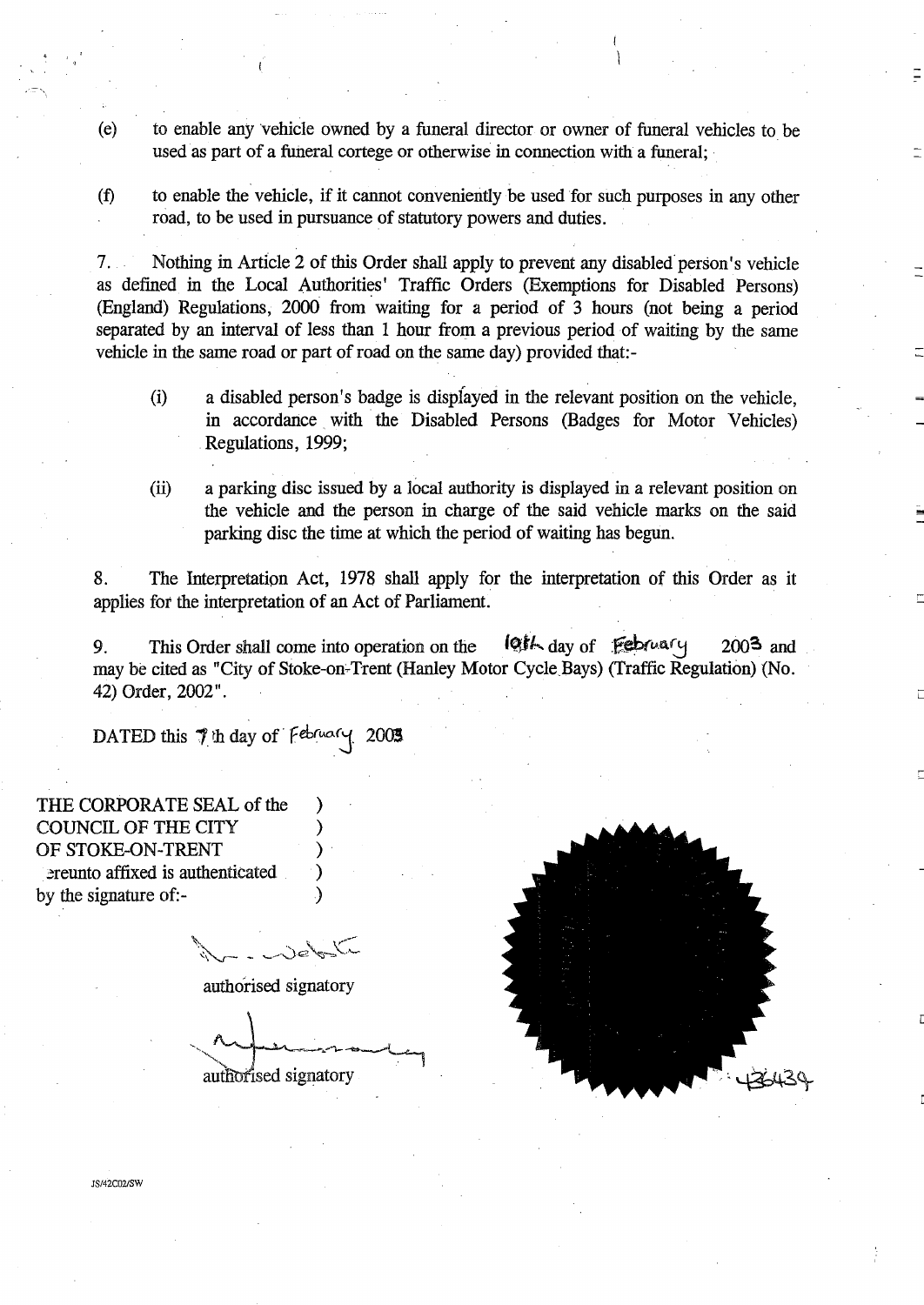# FIRST SCHEDULE CYCLE AND MOTOR CYCLE PARKING BAY

GILMAN PLACE (North-east Side) - From its north-eastern end of the turning head on both sides for a distance of 5 metres in a south westerly direction.

# SECOND SCHEDULE NO WAITING AT ANY TIME

GILMAN PLACE (West Side) - From <sup>a</sup> point <sup>50</sup> metres south-east of its junction with Old Hall Street to its south eastern end of road .

# OLD HALL STREET (South-east Side)

- From <sup>a</sup> point <sup>10</sup> metres west of its junction with Gilman Place to its junction with  $(i)$ Charles Street.
- From its junction with Charles Street to its junction with Lichfield Street .  $(ii)$
- From a, point 10 metres east of its junction with Gilman Place to its junction with  $(iii)$ Potteries Way.

## THIRD SCHEDULE

# NO WAITING AT ANY TIME/NO LOADING AND/OR UNLOADING AT ANY TIME

## GILMAN PLACE (North-east Side)

- $(i)$ From its junction with Old Hall Street following the kerbline to a point 5m south west of the turning heads north eastern truncated end.
- On the south side of the turning head from <sup>a</sup> point 5 metres south west of its north  $(ii)$ eastern truncated end following the kerbline for a distance of 18 metres in a south westerly then southerly direction.

(West Side) - From its junction with Old Hall Street for <sup>a</sup> distance of 50 metres in <sup>a</sup> south easterly direction.

OLD HALL STREET (South-east Side) - From its junction with Gilman lace for a distance of 10 metres in a north easterly direction.

# SCHEDULE OF REVOCATIONS

#### Order No.

Part

City of Stoke-on=Trent Traffic Regulation (No.5) Consolidation Order 2002

SIXTY FfRST SCHEDULE Gilman Place (East Side) (i), (West Side) Old Hall Street (South Side)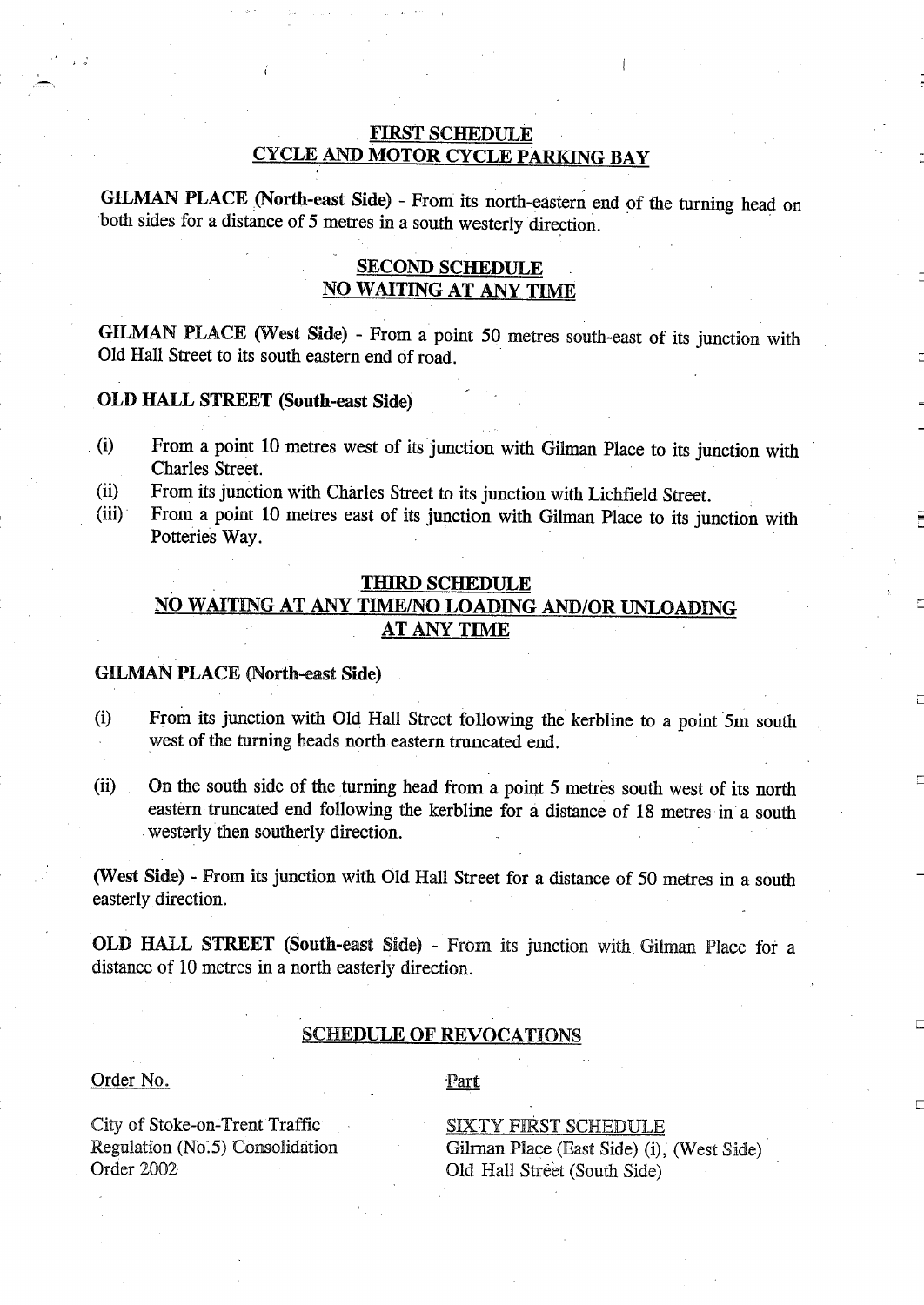# CITY OF STOKE-ON-TRENT (TRAFFIC REGULATION) (NO. 42) ORDER, 2004

THE COUNCIL OF THE CITY OF STOKE-ON-TRENT in exercise of its powers under Sections 1(1) and (2),  $2(1)$  to (3) and  $4(1)$  and (2) of the Road Traffic Regulation Act 1984 ("the Act") and of all other enabling powers and after consultation with the Chief Officer of Police in accordance with Part III of Schedule 9 to the Act HEREBY MAKE THE FOLLOWING ORDER :-

- Save as provided for in Articles 3 and 4 of this Order no person shall cause or permit any vehicle to wait at any  $1.$ time in the lengths of road specified in the First Schedule hereto.
- 2. To revoke those provisions of the City of Stoke-on-Trent Traffic Regulation (No. 5) Consolidation Order 2002 ("the Consolidation Order") as specified in the Schedule of Revocations hereto and the Consolidation Order is hereby amended accordingly.
- 3. Nothing in this Order shall apply to anything done upon the direction or with the permission of a Police Officer in uniform.
- 4. Nothing in Articles 1 and 2 of this Order shall render it unlawful to cause or permit a vehicle to be driven in the lengths of road referred to in that Article for as long as may be necessary :-
- a) to enable a person to board or alight from the vehicle;
- b) to enable goods to be loaded onto or unloaded from a vehicle;
- c) to enable the vehicle if it cannot conveniently be used for such purposes in any other road, to be used in connection with any building operation or demolition ; the removal of any obstruction to traffic, the maintenance, improvement or reconstruction of the length of road so referred to, or the laying, erection, alteration or repair in or near to the said road of any sewer or any main, pipe or apparatus for the supply of gas, water or electricity, or of any telecommunication apparatus kept installed for the purposes of a telecommunication code system or with any service provided by means of any such apparatus as defined in the Telecommunication Act, 1984;
- d) to enable any vehicle owned by a funeral director to be used as part of a funeral cortege or otherwise in connection with a funeral;
- to enable the vehicle if cannot conveniently be used for such purposes in any road, to be used in pursuance of e) statutory powers and duties
- 5 . The Interpretation Act, 1978 shall apply for the interpretation ofthis Order as it applies for the interpretation of an Act of Parliament.
- 6. This Order shall come into operation on the 28th day of June 2004 and may be cited as "City of Stoke-on-Trent (Traffic Regulation) (No.42) Order 2004".

DATED this 21st day of June 2004.

SIGNED AS ON BEHALF of the )<br>COUNCIL OF THE CITY ) COUNCIL OF THE CITY  $\qquad \qquad$  )<br>OF STOKE-ON-TRENT  $)$ OF STOKE-ON-TRENT

Ature Tames

Authorised Signatory